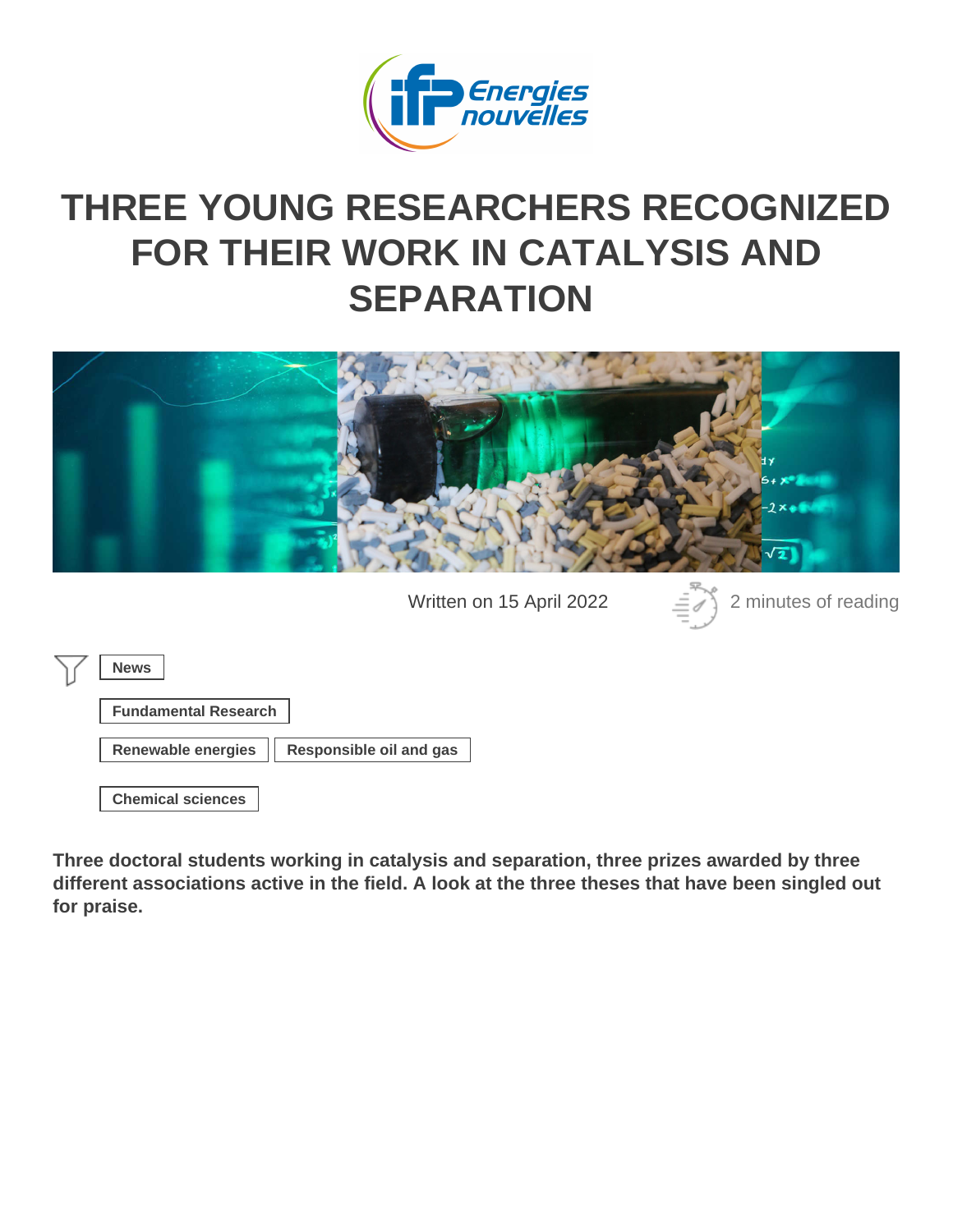Elsy El Hayek , from 2017 to 2020 a doctoral student at IFPEN, was awarded the 2022

Denise Barthomeuf Thesis Prize for her work on [« "New acid zeolites obtained from silicogermanates](https://www.ifpenergiesnouvelles.fr/breve/nouvelles-zeolithes-acides-partir-silicogermanates) [»](https://www.ifpenergiesnouvelles.fr/breve/nouvelles-zeolithes-acides-partir-silicogermanates) during the annual meeting of the [French Zeolite Group](http://gfz-online.fr/fr/) (29 to 31 March 2022). Each year, this prize is awarded for thesis work involving zeolite-type porous materials.

## Her work in a few words

The introduction of germanium during zeolite synthesis gives rise to large pores, thus improving the catalytic transformation of bulky molecules ; but there are also challenges, such as the instability of silicogermanates . Current approaches to counter these problems have limited effectiveness. This thesis proposes an original way to stabilize silicogermanates , drawing on both theoretical calculations (DFT - density functional theory) and experimental work (synthesis, characterization, catalytic tests). The synthesized materials were tested as an acid phase for bifunctional hydroisomerization of n-decane and n-hexadecane . Their ability to accelerate chemical reactions is promising, thus opening perspectives for their use in the catalysis of stable silicogermanate derivatives . .

Scientific advisors : [Bogdan Harbuzaru,](mailto:bogdan.harbuzaru@ifpen.fr) [Céline Chizallet](https://www.ifpenergiesnouvelles.com/page/celine-chizallet)

On 17 January 2022, the Coordination Chemistry division of the Société Chimique de

France (French Chemistry Society) awarded th[e](https://new.societechimiquedefrance.fr/divisions/chimie-de-coordination/prix-et-laureats-chimie-de-coordination/) [2021 Thesis Prize,](https://new.societechimiquedefrance.fr/divisions/chimie-de-coordination/prix-et-laureats-chimie-de-coordination/) jointly with Nikos Kostopoulos (Université de Paris), to Julien Petit , a doctoral student with IFPEN from 2018 to 2021, for his work on "Exploration of a new reactivity in ethylene oligomerization: towards new dicationic nickel complexes".

## His work in a few words

The alpha-olefins obtained through ethylene oligomerization are petrochemical intermediates used in the production of many daily products, including, in particular, polyethylene. This very fundamental thesis has led to the development of new methods for synthesizing dicationic Ni complexes , seldom described until now, and further explored their reactivity in ethylene oligomerization, with significant methodological advances in terms of demonstrating the implied reactional mechanism .

Scientific advisors : [Lionel Magna](mailto:lionel.magna@ifpen.fr), [Pierre-Alain Breuil](https://www.ifpenergiesnouvelles.com/page/pierre-alain-breuil)